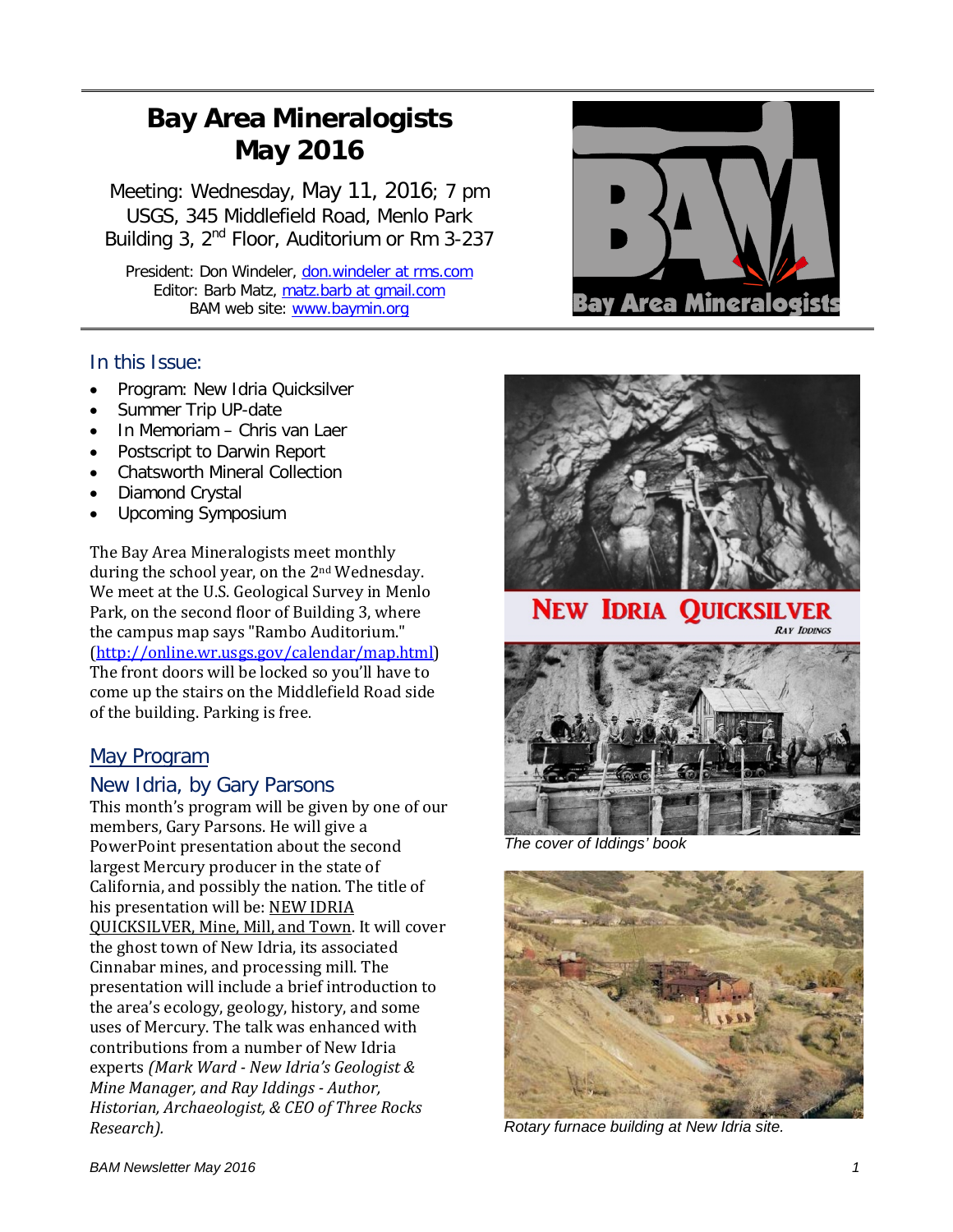## Summer Field Trip Update

We are sorry to announce the cancellation of the proposed BAM field trip to Michigan's Upper Peninsula (UP) and vicinity this year. John Magnasco has been diligently researching this trip, and has concluded that the logistics and projected costs would be prohibitive.

If you want to visit Michigan's Copper Country on your own, we recommend attending the annual Keweenaw Mineral Days hosted by A.E. Seaman Mineral Museum; this year's version is scheduled for July 25-30 [\(http://www.museum.mtu.edu/keweenaw\\_min](http://www.museum.mtu.edu/keweenaw_mineral_days/events.html) [eral\\_days/events.html\)](http://www.museum.mtu.edu/keweenaw_mineral_days/events.html). The week's activities include collecting trips to historic Copper Country mine locations.

We might still be able to arrange a trip to the Thunder Bay, Ontario, amethyst area, for a small group of 5 or 6 (minimum). If you're interested in this, get hold of John.



*Thunder Bay amethyst, with common hematite inclusions or coating.*

## In Memoriam – Chris van Laer

We learned today (May 4) that Chris van Laer has passed away in Butte MT. Those of us who were on last summer's field trip will remember his great generosity in showing us several collecting sites in the Boulder Batholith. He has been a notable presence in Montana (where he was an outspoken advocate for public access to public land), on mindat, and in the mineral world in general, and will be missed.

## Postscript to Darwin Field Trip Report

John Cornish wrote an eloquent report in 2007 that really tells the story of what it must have

been like at the height of mining in Darwin. Here is the link: [http://mcrocks.com/ftr07/CornishAugust2007.html](http://l.facebook.com/l.php?u=http%3A%2F%2Fmcrocks.com%2Fftr07%2FCornishAugust2007.html&h=WAQEvXbXy)

#### And this image:



*The outhouse at Ajax Mine, Darwin Hills CA Use with caution!*

#### Chatsworth Mineral Collection

One Sunday evening last December I [editor] watched the BBC program "Chatsworth House" on PBS. Chatsworth House, one of the largest intact estates in England, has been in the same family (Cavendish) since 1549, beginning with 3 Earls and followed by 12 Dukes. Toward the end of the program, the current  $(12<sup>th</sup>)$  Duke remarks that he's always learning something new about the family's collections, whether it's the furniture, the art, or the minerals. Wait, what? Minerals? I had to know more about this, and here's what I learned.

Given the uncertainty of internet references, I was pleased to find that this collection was the subject of a Mineralogical Record article (*The Devonshire Mineral Collection of Chatsworth House*, May-June 2005), and also *The Geology of Chatsworth House* by Thomas and Cooper (2008) [\(http://www.emgs.org.uk/mercian\\_v13on.php\)](http://www.emgs.org.uk/mercian_v13on.php). Here is a brief summary, along with my recommendation to read both of these detailed and interesting articles.

The wife of the 5th Duke, Lady Georgiana Spencer (a distance ancestor of Princess Diana) was a glamorous socialite. However, in 1792 she was banished to mainland Europe due to her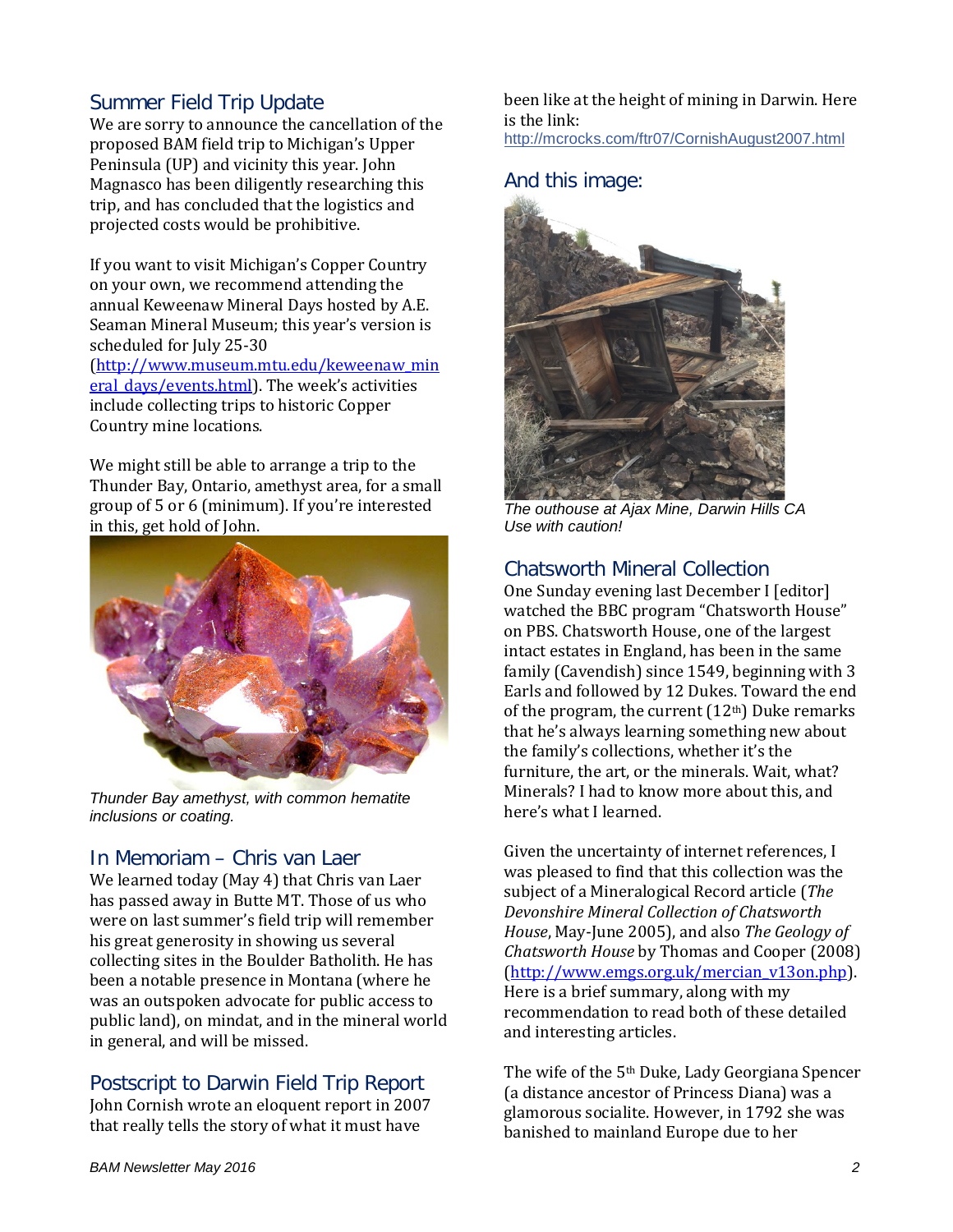extensive gambling debts and, not coincidentally, to give birth to her illegitimate child from an affair. While there, seeking distraction, she pursued her longstanding interest in geology, learning from notable scholars all over Europe. She even climbed Vesuvius where she may have done some field collecting. After about 18 months she was allowed to return home, bringing her mineral collection (and the child), and a newfound lifelong passion for mineralogy.

White Watson, a notable English geologist whose uncle Henry had founded the nearby Blue John fluorite trade, was enlisted to catalogue and arrange the mineral collections of Georgiana and her sister, Lady Henrietta of Bessborough at Chiswick House (the Chiswick Collection). As he worked on the Chatsworth Collection, Watson added a considerable number of items to it. The resulting collection is wide ranging in its content, including items such as an inlaid tablet with "18 varieties of Derbyshire toadstone" and a collection of Scottish agates in addition to many fine mineral specimens.



*Figure 28. Calcite on fluorite from the Gregory Mine at Ashover [Derbyshire]. (Thomas & Cooper, 2008)*

Georgiana's minerals are considered to be a fine early collection with outstanding pieces primarily from classic European and English localities. Following her death her son, the 6th Duke, who never married and was known as the Bachelor Duke, continued collecting and purchasing minerals. He had a similar good eye for specimens although he was also occupied with many other interests.



*Figure 34. Beautiful heulandite in Scottish basalt. (Thomas & Cooper, 2008)*



*Figure 31. Siberite, a variety of tourmaline from the Urals. (Thomas & Cooper, 2008)*

One notable item in the collection is the Duke of Devonshire Emerald, which was either sold or given to the 6th Duke in the 1820s by the first Emperor of Brazil, Don Pedro I. The stone, long considered to be the largest and finest uncut emerald in the world, is a deep green terminated crystal from Muzo Colombia. Parts of it are perfectly transparent, others are heavily flawed.



*5 cm across and 1,383.95 carats*